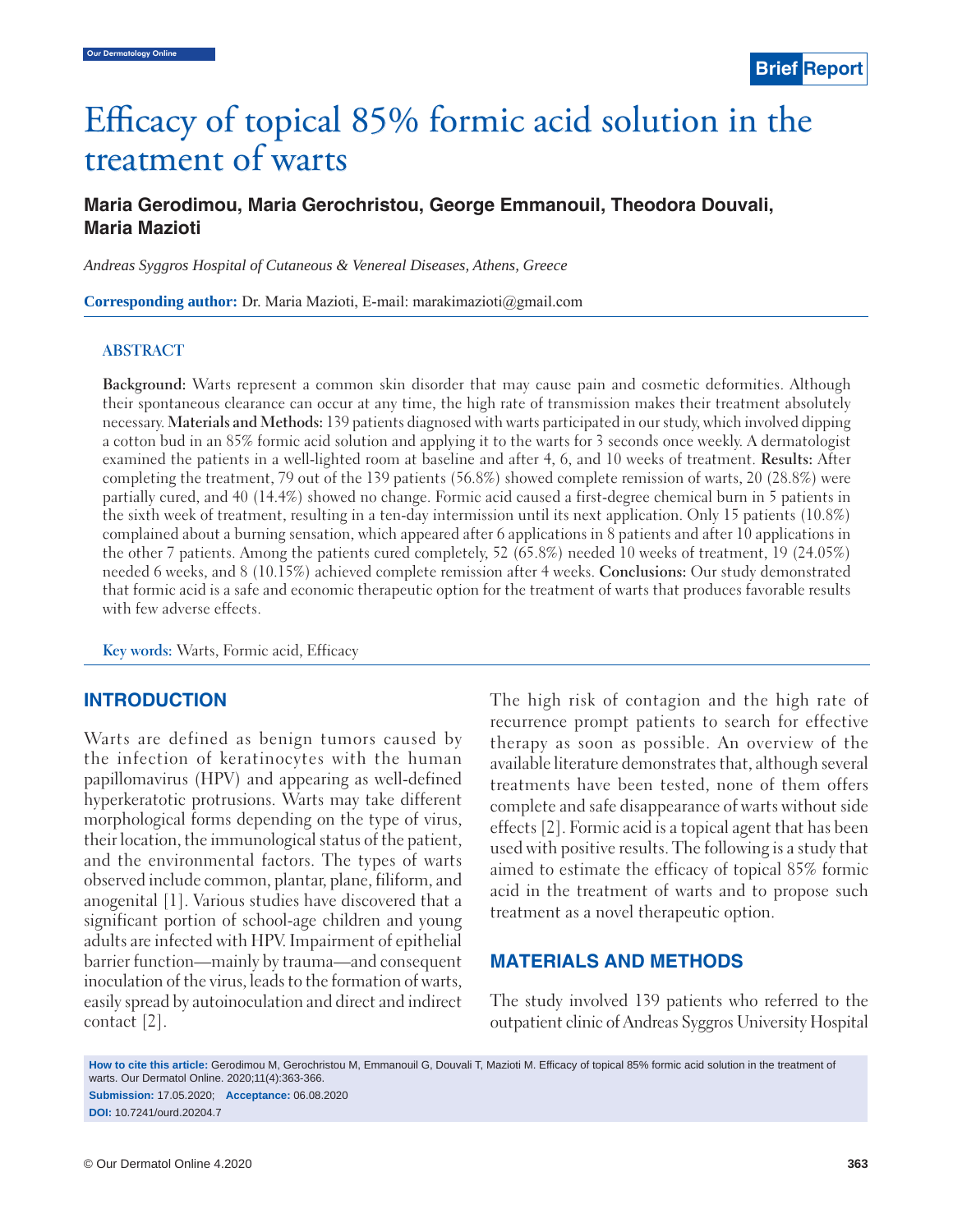of Cutaneous and Venereal Diseases, Athens, Greece, and who were diagnosed with warts. Eligible patients were above 18 years old and had shown warts under no previous treatment for the last 6 months. The exclusion criteria included pregnancy, malignancy, diabetes mellitus, concomitant wounds and ulcers, and recent surgery. All participants gave written informed consent and received detailed instructions, according to which they had to dip a cotton bud in an 85% formic acid solution and apply it to their warts for 3 seconds once weekly. Patients were advised to put Vaseline around the warts before the application of formic acid in order to prevent irritation of the healthy skin. A dermatologist examined the patients in a well-lighted room at baseline and after 4, 6, and 10 weeks of treatment. A positive response to treatment was defined as the disappearance of warts, a partial response as a reduction in the total number of warts, and no response as no change in wart formations.

Statistical analysis was performed using the software SPSS Statistics, version 20.0, with the formula *mean ± standard error of the mean (SEM)*. *p* values below 0.05 were considered statistically significant.

## **RESULTS**

After completing the treatment, 79 out of the 139 patients (56.8%) showed complete remission of warts, 20 (28.8%) were partially cured, and 40 (14.4%) showed no change.

Among the patients cured completely, 52 (65.8%) needed 10 weeks of treatment, 19 (24.05%) needed 6 weeks, and 8 (10.15%) achieved complete remission after 4 weeks. As for the patients who showed a partial response, the number of warts remained stable during the first four weeks of therapy, whereas it was reduced between the sixth and tenth weeks.

Formic acid caused a first-degree chemical burn in 5 patients in the sixth week of treatment, resulting in a ten-day intermission until its next application. Only 15 patients (10.8%) complained about a burning sensation that appeared after 6 applications in 8 patients and after 10 applications in the other 7 patients.

The mean age was  $34.42 \pm 16.48$  years. Females comprised 57.7% of the patients. The mean number of warts at baseline was  $3.5 \pm 6.1$ .

 95 patients (68.3%) had palmar warts, 35 (25.2%) had plantar warts, 8 (5.8%) had palmoplantar warts, and one (0.7%) had a common wart on the scalp. Among the females, 80% had palmar warts, 18.8% had plantar warts, and 1.2% had palmoplantar warts. Among the males, palmar warts were noted in 52.7% of them, plantar warts in 33.9%, and palmoplantar warts in 11.9%. The only patient with a wart on the scalp was male.

A Pearson's chi-squared test demonstrated that the sex-to-wart-location relationship was statistically significant ( $p = 0.002$ ), but revealed no significant relationship between the complete disappearance of warts and their location ( $p = 0.822$ ).

## **DISCUSSION**

Warts represent a common skin disorder that may cause mild or even severe pain and cosmetic deformities. Although their spontaneous clearance can occur at any time, from a few months to years, the high rate of transmission makes their treatment absolutely necessary. The number, size, and location of warts and the age, compliance, and immunological status of the patient are the main factors that determine the choice of treatment [1].

First-line therapy involves the topical use of caustic acids to cause the destruction of the infected area of the epidermis. Salicylic acid in a concentration of 12–26%, possibly with the addition of lactic acid, is commonly used because of its keratolytic effect, which leads to the reduction of warts and the stimulation of the inflammatory response. Monochloroacetic and trichloroacetic acids and cantharidin are other highly irritant chemicals that can be used. The successful outcome of therapy with these chemicals requires their accurate application, that is, avoiding the healthy skin. Otherwise, chemical burns and pain are likely to occur [2].

Second-line treatments comprise cryotherapy, lasers, hyperthermia, photodynamic therapy, and surgical excision. Cryotherapy is commonly used and gives good results, but may easily cause frostbite injuries and pain [3]. Laser treatment is effective but its high cost, the risk of posttreatment scarring, the relatively long healing time, and the presence of infection particles in laser fumes are significant disadvantages [4]. Finally, several investigators have used topical or intralesional imiquimod, podophyllin, and podophyllotoxin, but their efficacy in the complete elimination of warts has not yet been proven [5].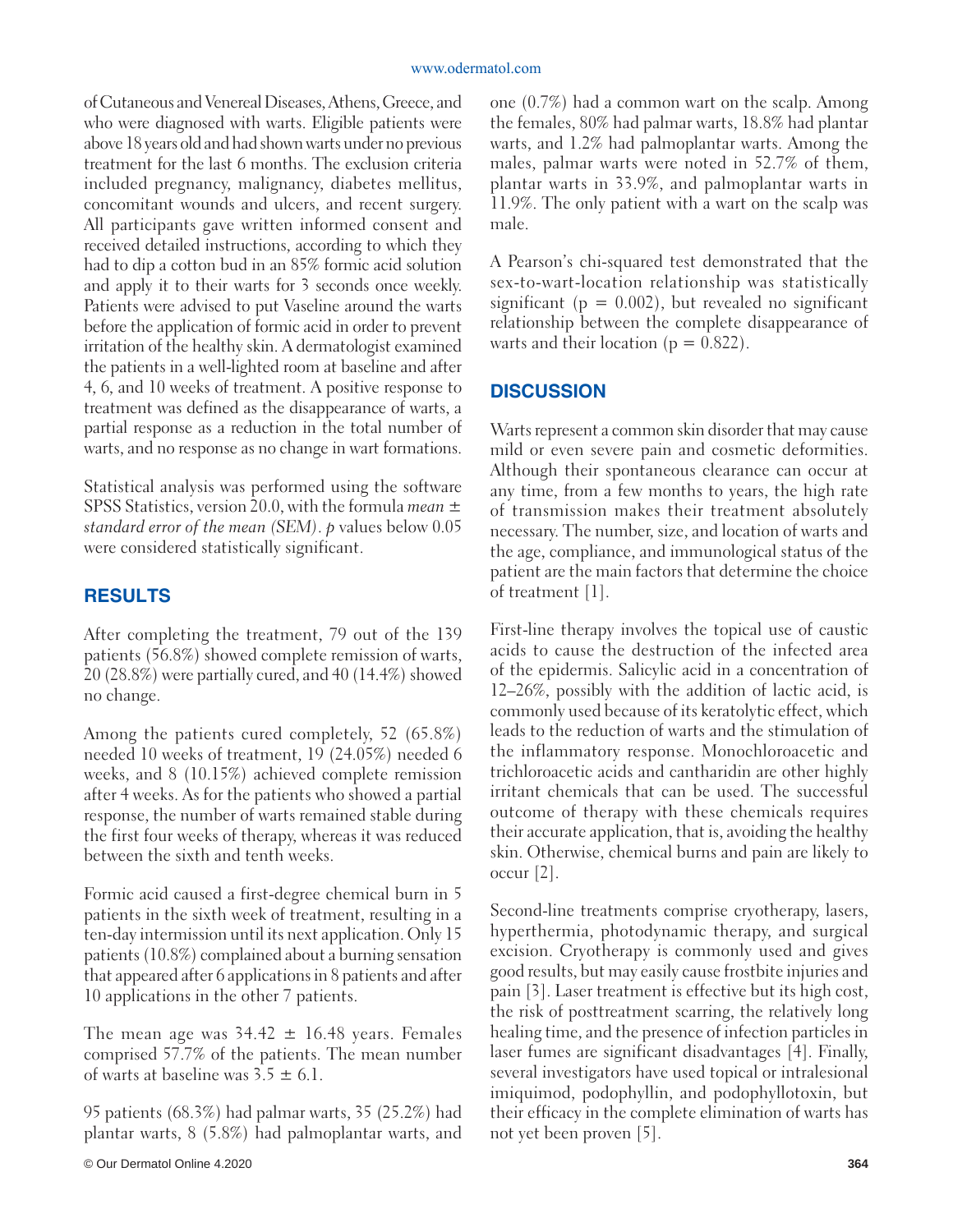Formic acid is a natural chemical found in ants, also produced industrially and used as a food additive. Formic acid applied to human tissue in high concentrations provokes denaturalization and coagulative necrosis, leading the virally infected cells to death. Clinically, formic acid application makes warts more whitish and causes the desquamation of their superficial layer [4].

The high success rate of wart treatment has been mentioned after topical puncture with 85% formic acid in a period of 1 to 3 months [6,7]. Tippanawar et al. have also reported that 82% of patients treated with 80% formic acid intralesionally achieved complete disappearance of warts after 10 applications [4]. Handjani et al. compared the efficacy of a topical 85% formic acid preparation with a combined topical solution of salicylic and lactic acid, and proved it to be an effective cure for warts after the use of formic acid, especially for warts located on the hands [8]. The results of our study are in accordance with the clinical trials set forth above. The efficiency of our therapy reached 56.8% in a period of 10 weeks, indicating that the topical application of 85% formic acid is an effective treatment for warts. Fig.1 shows the clinical result of formic acid application on a palmar wart after 10 weeks of treatment.

Apart from its efficacy, the use of formic acid is an inexpensive option with no equipment requirements. In addition, the risk of posttreatment scarring and nail dystrophy is low, and patients can return to their occupations immediately; no local anesthesia is required, which makes it well tolerated by children [4,6-8]. As in all therapies, treatment with formic acid, a chemical acid, poses some adverse effects. A burning sensation, pain, and post-inflammatory hyperpigmentation may occur. Their incidence depends mainly on the concentration of formic acid and the duration and frequency of therapy. Balagué et al. were the first to mention a third-degree chemical burn in a patient after the application of a formic acid ointment continuously for six hours with an occlusive dressing. Although most of the adverse effects of formic acid are topical, blindness after eye contact is mentioned in the literature. Furthermore, continuous use of formic acid can lead to systemic absorption, causing acidosis, memory loss, confusion, and kidney and liver damage [7]. In our study, only 15 patients (10.8%) complained about a burning sensation, which occurred after 6 applications in 8 patients and after 10 applications in the other 7 patients. Furthermore, formic acid caused a first-degree chemical burn in 5



**Figure 1:** (a) A palmar wart at baseline. (b) The same palmar wart after 10 applications of topical 85% formic acid solution.

patients in the sixth week of treatment, resulting in a ten-day intermission until its next application.

## **CONCLUSIONS**

Our study demonstrated that formic acid is a safe and economic therapeutic option for warts that gives good results with few adverse effects. Because it was not double-blind, the study showed some inevitable limitations. However, it highlights the necessity of conducting future large-scale studies in order to substantiate the effectiveness and benefits of these various treatments.

#### **Statement of Human and Animal Rights**

All the procedures followed were in accordance with the ethical standards of the responsible committee on human experimentation (institutional and national) and with the 2008 revision of the Declaration of Helsinki of 1975.

#### **Statement of Informed Consent**

Informed consent for participation in this study was obtained from all patients.

## **REFERENCES**

- 1. Lebwohl MG, Rosen T, Stockfleth E. The role of human papillomavirus in common skin conditions: current viewpoints and therapeutic options. Cutis. 2010;86:1-11.
- 2. Dall'oglio F, D'Amico V, Nasca MR, Micali G. Treatment of cutaneous warts: an evidence-based review. Am J Clin Dermatol. 2012;13:73-96.
- 3. Bruggink SC, Gussekloo J, Berger MY, Zaaijer K, Assendelft WJ, de Waal MW, et al. Cryotherapy with liquid nitrogen versus topical salicylic acid application for cutaneous warts in primary care: randomized controlled trial. CMAJ. 2010;182:1624-30.